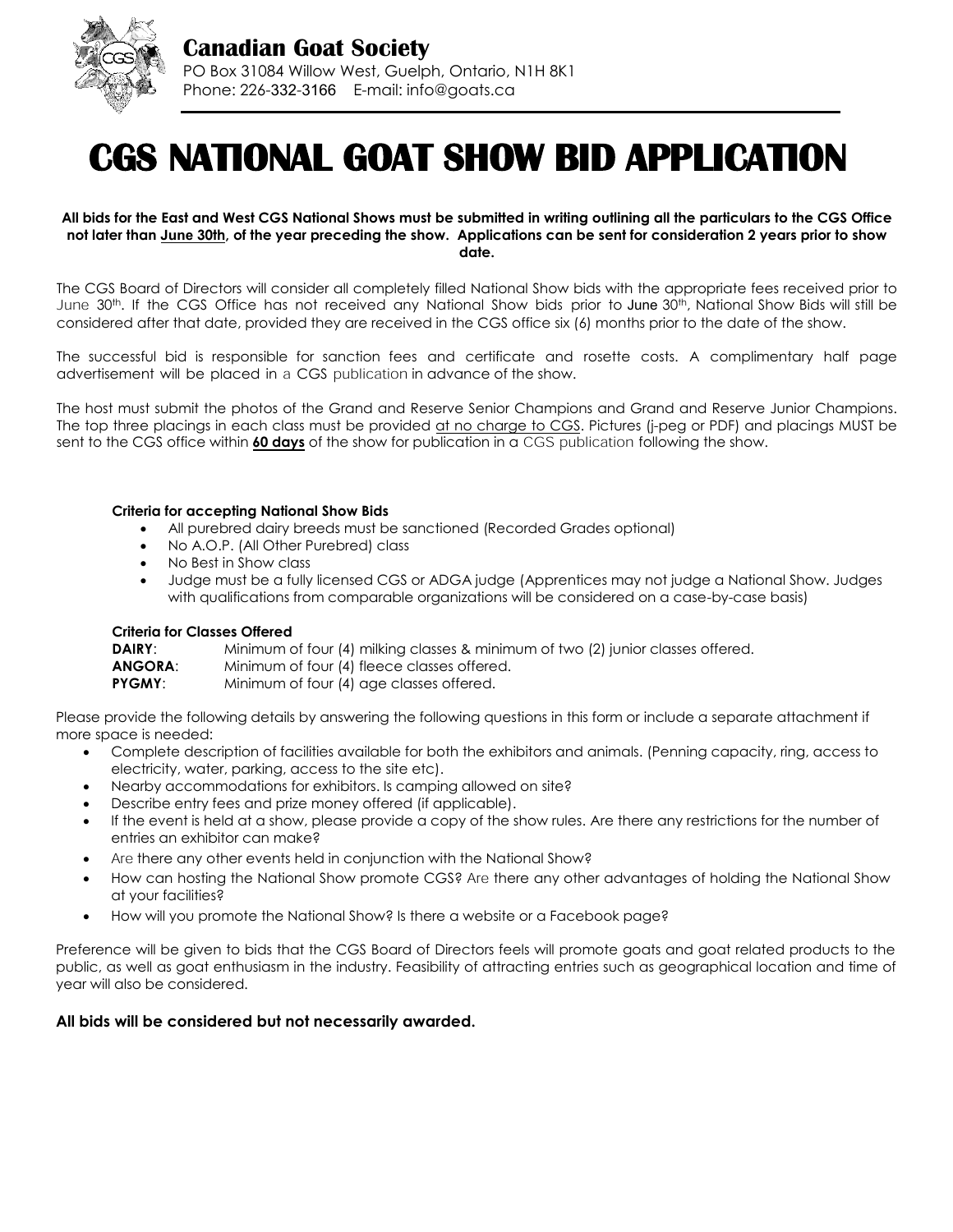

### **Canadian Goat Society**

PO Box 31084 Willow West, Guelph, Ontario, N1H 8K1 Phone: 226-332-3166 E-mail: info@goats.ca

|                                                                                                                                                                            |             | CGS NATIONAL GOAT SHOW BID APPLICATION                                                                                                                                                                                                                          |                               |       |       |  |
|----------------------------------------------------------------------------------------------------------------------------------------------------------------------------|-------------|-----------------------------------------------------------------------------------------------------------------------------------------------------------------------------------------------------------------------------------------------------------------|-------------------------------|-------|-------|--|
|                                                                                                                                                                            |             | $\Box$ EAST (Districts 4,5,6) $\Box$ WEST (Districts 1, 2, 3)                                                                                                                                                                                                   |                               |       |       |  |
| Location of Show<br>(City/Fair):<br>Address of the show                                                                                                                    |             |                                                                                                                                                                                                                                                                 |                               |       |       |  |
| facilities:<br>Contact for the show                                                                                                                                        |             |                                                                                                                                                                                                                                                                 |                               |       |       |  |
|                                                                                                                                                                            |             |                                                                                                                                                                                                                                                                 |                               |       |       |  |
|                                                                                                                                                                            |             | Email address: <u>contract and a series of the series of the series of the series of the series of the series of the series of the series of the series of the series of the series of the series of the series of the series of</u><br>Base date for computing |                               |       |       |  |
|                                                                                                                                                                            |             |                                                                                                                                                                                                                                                                 | <b>CONTACT INFORMATION</b>    |       |       |  |
|                                                                                                                                                                            | <b>Name</b> |                                                                                                                                                                                                                                                                 | <b>Address</b>                | Phone | Email |  |
| $\square^*$ Show<br>Chairperson                                                                                                                                            |             |                                                                                                                                                                                                                                                                 |                               |       |       |  |
| $\Box^*$ Show<br>Secretary                                                                                                                                                 |             |                                                                                                                                                                                                                                                                 |                               |       |       |  |
| <b>Official</b><br>Judge                                                                                                                                                   |             |                                                                                                                                                                                                                                                                 |                               |       |       |  |
| * PLACE CHECK MARK INDICATING TO WHOM THE SHOW PACKAGE WILL BE MAILED                                                                                                      |             |                                                                                                                                                                                                                                                                 |                               |       |       |  |
|                                                                                                                                                                            |             |                                                                                                                                                                                                                                                                 | <b>ADDITIONAL INFORMATION</b> |       |       |  |
| Please provide the following details (include a separate attachment if more space is needed).                                                                              |             |                                                                                                                                                                                                                                                                 |                               |       |       |  |
| Complete description of facilities<br>available for both the exhibitors<br>and animals.                                                                                    |             |                                                                                                                                                                                                                                                                 |                               |       |       |  |
| Describe the penning type and<br>capacity.                                                                                                                                 |             |                                                                                                                                                                                                                                                                 |                               |       |       |  |
| Nearby accommodations for<br>exhibitors. Is camping allowed on<br>site?                                                                                                    |             |                                                                                                                                                                                                                                                                 |                               |       |       |  |
| Describe entry fees, prize money,<br>and awards offered. (If<br>applicable)                                                                                                |             |                                                                                                                                                                                                                                                                 |                               |       |       |  |
| Are there any restrictions for the<br>entries an exhibitor can make? If<br>so, what are the restrictions?                                                                  |             |                                                                                                                                                                                                                                                                 |                               |       |       |  |
| Are there any other events or<br>social event held in conjunction<br>with the National Show?                                                                               |             |                                                                                                                                                                                                                                                                 |                               |       |       |  |
| How else can hosting the National<br>Show at your facility promote<br>Goats and CGS? Are there any<br>other advantages of holding the<br>National Show at your facilities? |             |                                                                                                                                                                                                                                                                 |                               |       |       |  |
| How will you promote the<br>National Show? Is there a website<br>or a Facebook page?                                                                                       |             |                                                                                                                                                                                                                                                                 |                               |       |       |  |
| Will the show have a ring steward?                                                                                                                                         |             | Comments:<br>$\overline{a}$                                                                                                                                                                                                                                     |                               |       |       |  |
| Will the show have signage?                                                                                                                                                |             |                                                                                                                                                                                                                                                                 |                               |       |       |  |
| Will the show have a photographer?                                                                                                                                         |             | $\overline{a}$                                                                                                                                                                                                                                                  |                               |       |       |  |
| Will the show have an announcer?                                                                                                                                           |             | $\blacksquare$                                                                                                                                                                                                                                                  |                               |       |       |  |